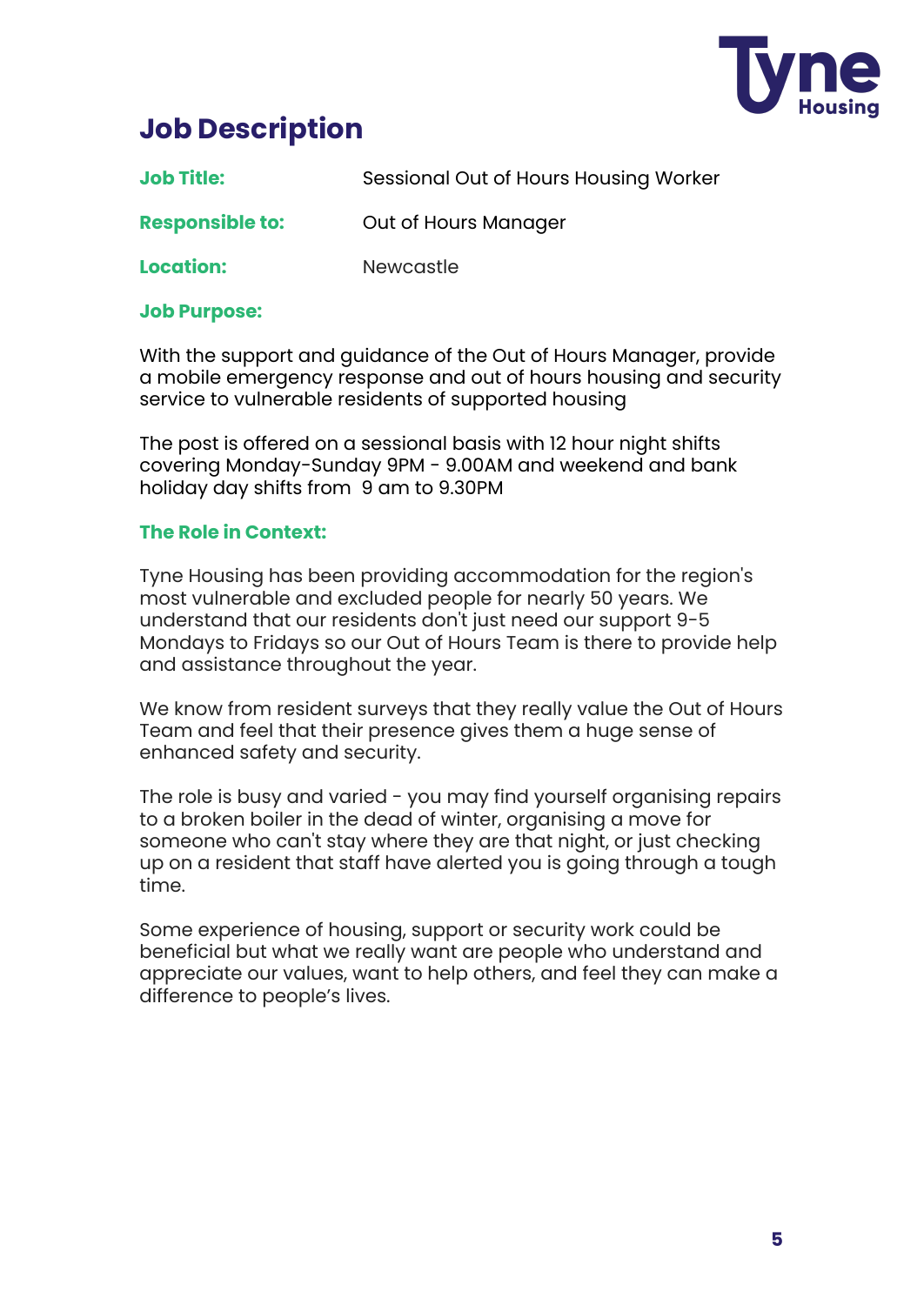

### **Main Duties:**

- 1. From the Out of Hours base at Wilfred St in Byker, provide on-site presence at various locations in response to need.
- 2. Carry out regular patrols in the Tyne vehicle across our housing stock to safeguard tyne residents, neighbours and property.
- 3. Respond to and deal with concerns regarding anti-social behaviour involving Tyne properties
- 4. To maintain full and accurate log of events during the shift
- 5. To monitor CCTV images and respond promptly to any concerns.
- 6. Work with emergency services and out of hours contractors to ensure the safety and security of residents, neighbours, equipment or property.
- 7. Report any serious incidents and discuss them with the Out of Hours Manager.
- 8. Carry out planned visits to particular properties to check on the well-being of residents or prevent anti-social behaviour.
- 9. Keep properties safe and comfortable for residents by resetting fire alarms, ordering emergency repairs etc.
- 10. Keep yourself safe by working to Tyne's Health & Safety procedures at all times.
- 11. Enforce Tyne's license and tenancy conditions, and house rules.
- 12. To apply equal opportunities and anti-discrimination policies and ensure rights to privacy and confidentiality are maintained.
- 13. To be a good team player and work constructively with colleagues and managers.
- 14. Learn and grow with Tyne. Identify your own training needs, work with your manager to develop yourself and attend any appropriate training that is arranged for you.
- 15. To undertake any other appropriate duties as directed by the Out of Hours Manager or Head of Housing.